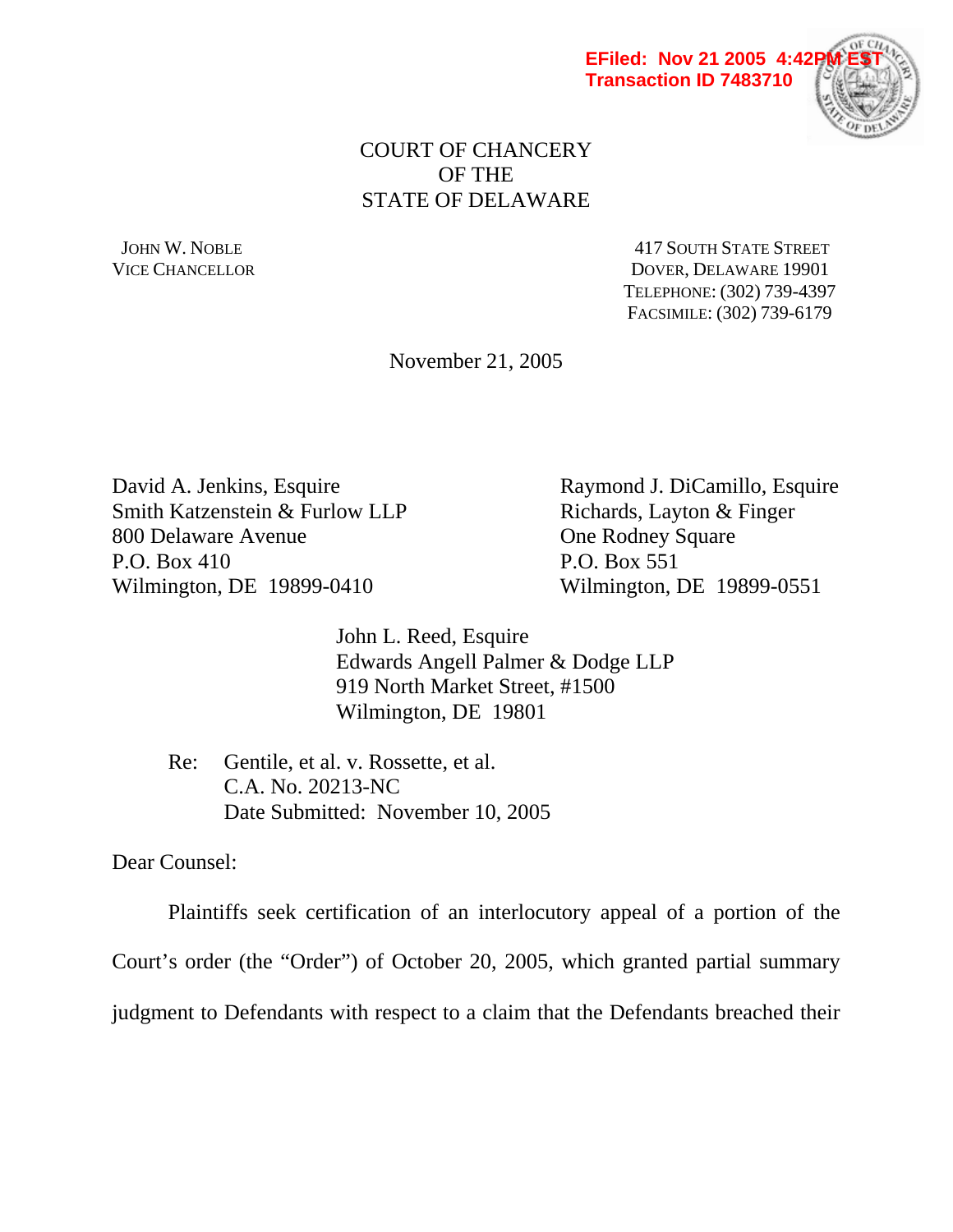fiduciary duties as directors of SinglePoint Financial, Inc. ("SinglePoint") when they authorized the issuance of a substantial number of shares of SinglePoint to Defendant Pasquale David Rossette ("Rossette") at a price substantially below its fair value. Rossette acquired his shares for \$0.05 each even though, just a few weeks before, he had recognized a fair price of \$0.50 per share.<sup>1</sup> Although Rossette was the majority shareholder of SinglePoint at the time of the challenged transaction, he increased his voting control of SinglePoint from approximately 61% to approximately 93%. The Plaintiffs claim that issuance of these additional shares diluted their voting rights in SinglePoint.

 SinglePoint merged into a subsidiary of Cofiniti, Inc. some six months after the challenged transaction, but the Plaintiffs have not demonstrated that the issuance of additional shares was part of a scheme linked up to (or a part of) the merger process.

 The Court, as set forth in its memorandum opinion (the "Opinion") accompanying the Order, concluded that the Plaintiffs, as former shareholders of SinglePoint, lost standing to pursue their claims upon the merger of SinglePoint.

<sup>&</sup>lt;sup>1</sup> Rossette acquired the shares, not for a payment of cash, but, instead, pursuant to a conversion of debt.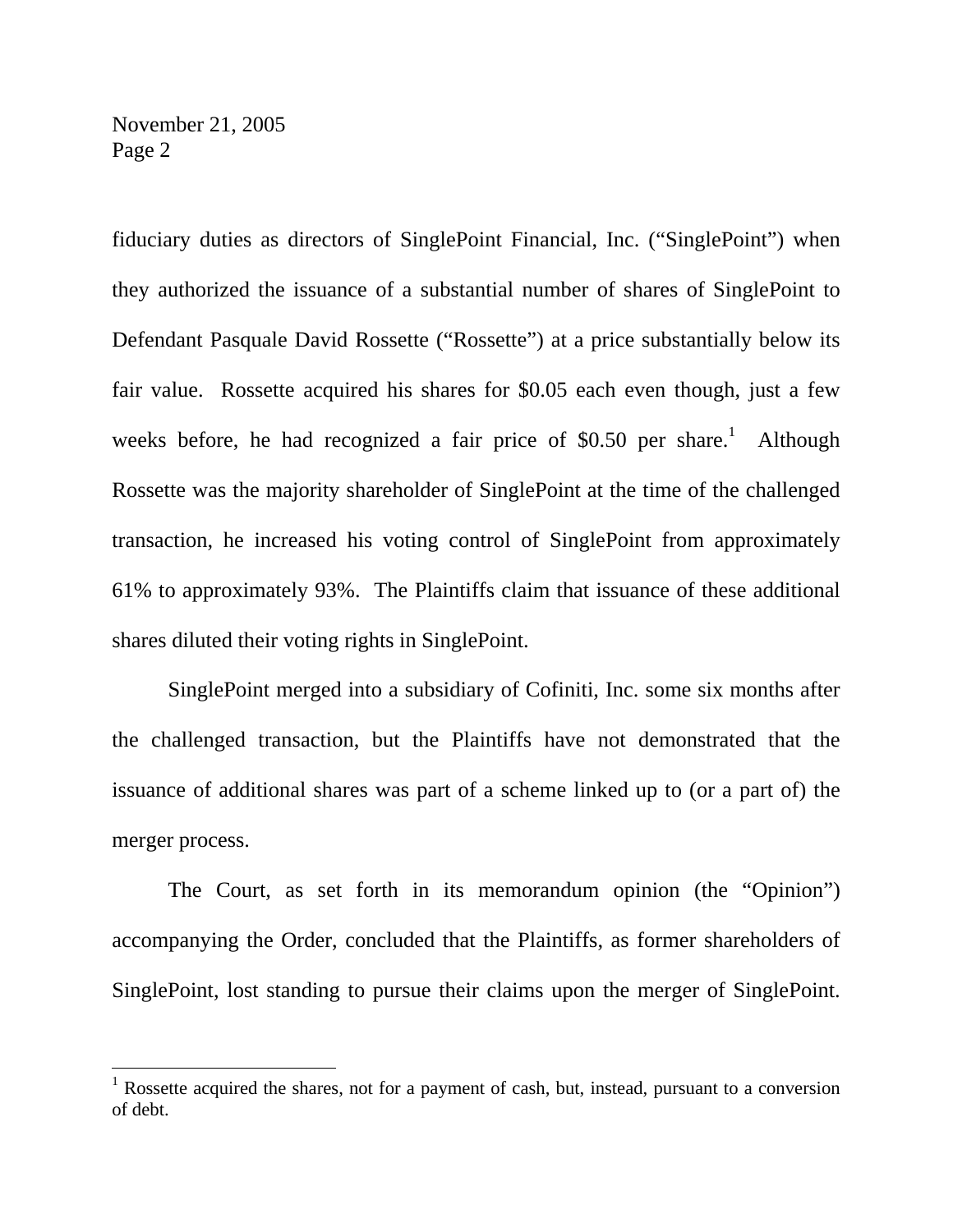As derivative claims, they passed to the acquiring corporation upon completion of the merger. The Plaintiffs, however, contend that their share dilution claim is a direct claim and, thus, survives the merger.

 The determination of whether a claim is derivative or direct is guided by the seminal decision of *Tooley v. Donaldson, Lufkin & Jenrette, Inc.*<sup>2</sup> which sets forth a seemingly straightforward inquiry:

[A] court should look to the nature of the wrong and to whom the relief should go. The stockholder's claimed direct injury must be independent of any alleged injury to the corporation. The stockholder must demonstrate that the duty breached was owed to the stockholder and that he or she can prevail without showing an injury to the corporation.3

*Tooley*'s application to shareholder dilution claims, however, may be vexing because the issuance of stock for no (or grossly insufficient) consideration has two distinct consequences. First, the issuance of stock for insufficient consideration is generally viewed as a waste of corporate assets. $4$  Second, by improperly issuing

 2 845 A.2d 1031 (Del. 2004).

<sup>3</sup> *Id*. at 1039.

<sup>&</sup>lt;sup>4</sup> The view that issuing stock for grossly insufficient consideration states a waste claim reflects an understanding that stock to be issued is, in substance, an asset of the corporation. Implicitly rejected is the notion that such a transaction should be subject to challenge by the affected shareholders directly on the grounds that it necessarily reduces the percentage equity interest held by the nonparticipating shareholders and the value of their holdings without the receipt by the corporation of assets commensurate with the value of the stock that is issued.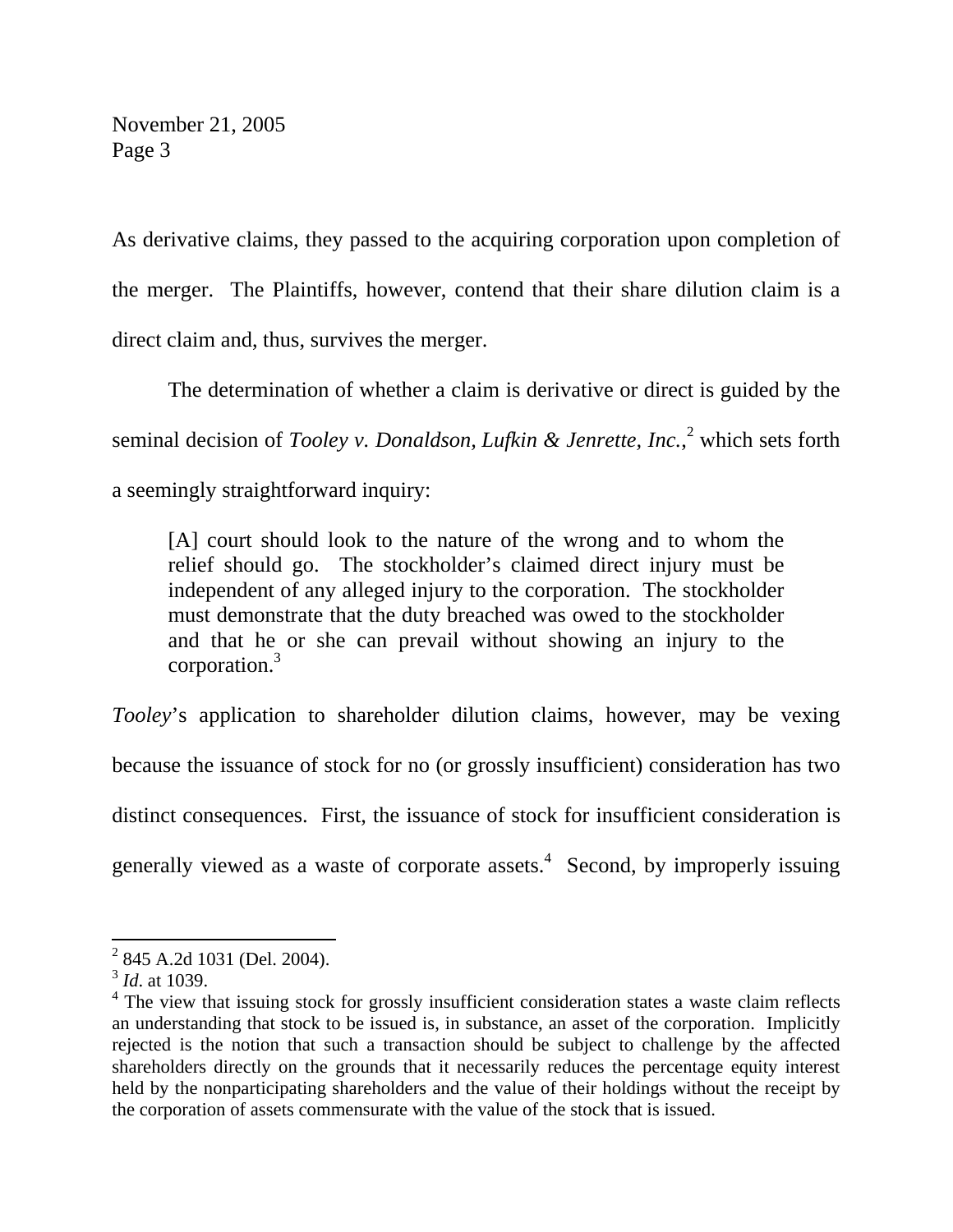$\overline{a}$ 

additional shares for insufficient consideration, the voting power of the other stockholders and their relative equity holdings are diminished. The Plaintiffs now focus on the impact to their voting rights.

 The question posed by the Plaintiffs is whether they can obtain any remedy for the issuance of stock for little or no value when that transaction is followed by a merger that precludes pursuit of a derivative claim. The waste claim passes to the acquiring corporation. Their stockholder dilution claim, based on the Order,<sup>5</sup> has escaped any judicial review.<sup>6</sup> Ultimately, the Plaintiffs, in the Court's view, were unable to demonstrate that they can "prevail without showing an injury to the corporation," because their dilution claim cannot exist independently of the harm suffered by SinglePoint.

<sup>&</sup>lt;sup>5</sup> This case does not present a question involving a material change in voting power, such as an increase in the insider's holdings from less than 50% to more than 50% (or increasing the holdings above some supermajority shareholder vote threshold). Here, Rossette's holdings were increased substantially as a percentage of outstanding shares, but his voting power (*i.e.*, the power to control the outcome of any shareholder vote) and the voting power of the minority shareholders did not change materially.

<sup>6</sup> *See Gentile v. SinglePoint Fin., Inc.*, 2003 WL 1240504, at \*5, n.36 (Del. Ch. Mar. 5, 2003) (related appraisal action in which the Court speculated that "no forum may be available for injured shareholders [in this context] to assert their dilution claims").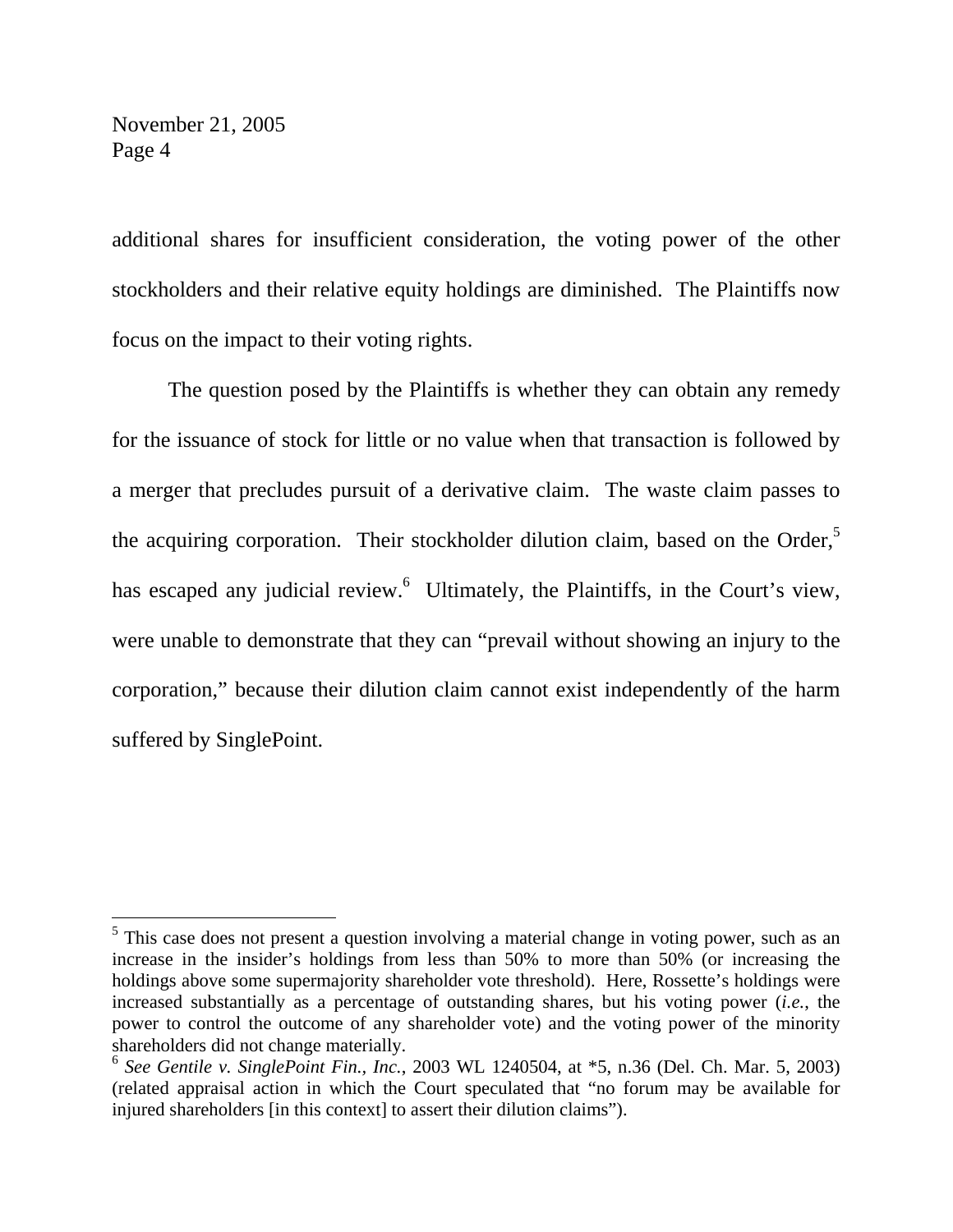Applications for interlocutory review, governed by Supreme Court Rule 42, require the exercise of the Court's discretion and "are granted only in exceptional circumstances."<sup>7</sup> A party seeking certification of interlocutory appeal must provide satisfactory answers to three questions: First, did the Order determine a substantial issue; second, did it establish a legal right; and third, has the party satisfied any of the other itemized criteria of Supreme Court Rule 42(b), ranging from the criteria for a certified question of law to whether "a review of the interlocutory order may terminate the litigation or may otherwise serve considerations of justice"? The Plaintiffs can easily satisfy the first two prongs of this test; the third is more problematic.

 Because the Order resolved a substantive legal issue (whether the Plaintiffs have standing to pursue their share dilution claim), the Order resolved a substantial issue. Furthermore, by concluding that the Defendants are entitled to judgment in their favor with respect to the question of whether the Plaintiffs have standing to pursue the shared dilution claim, the Order and Opinion also established a legal

 $\overline{a}$ 

<sup>7</sup> *Duthie v. Kohls*, 2000 WL 1589799 (Del. Aug. 29, 2000).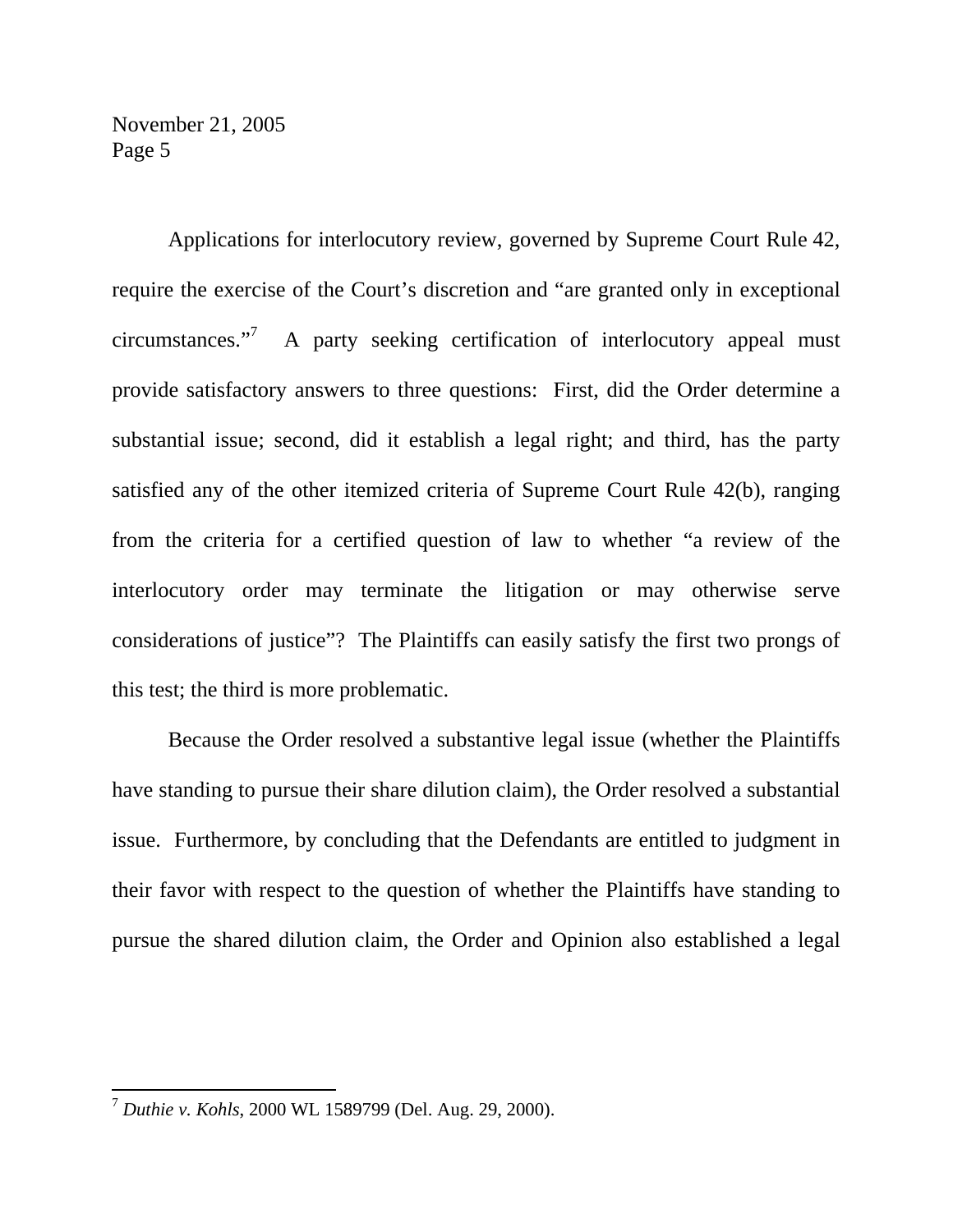$\overline{a}$ 

right in the Defendants (the right to be free from the claim of shareholder dilution).<sup>8</sup>

 Although not free from doubt, considerations of justice, within the meaning of Supreme Court Rule 42(b)(v), will be served by appellate review of that portion of the Order dismissing the Plaintiffs' share dilution claim now instead of at a later date, when the balance of the litigation is resolved. It may be, as argued by the Defendants, that with limited effort they will be able to supplement their previous summary judgment application with respect to the Plaintiffs' remaining claims and prevail, but that is, for present purposes, speculative. Instead, if this matter is to be tried, it would be more efficient if the trial could address all claims properly asserted by the Plaintiffs, including perhaps those claims which the Court has precluded because of its view that they are derivative and not direct. Thus, an interlocutory appeal would serve the beneficial purposes of allowing for a more efficient trial preparation effort and avoiding the risk of a need for two trials. $9$ 

<sup>8</sup> *See generally* DONALD J. WOLFE, JR. & MICHAEL A. PITTENGER, CORPORATE AND COMMERCIAL PRACTICE IN THE DELAWARE COURT OF CHANCERY §14-4[a]-14-4[b] (2005).

<sup>&</sup>lt;sup>9</sup> The Plaintiffs also contend that certification is appropriate because the Opinion conflicts with other decisions of both this Court and the Delaware Supreme Court. The Court does not reach this ground for certification.